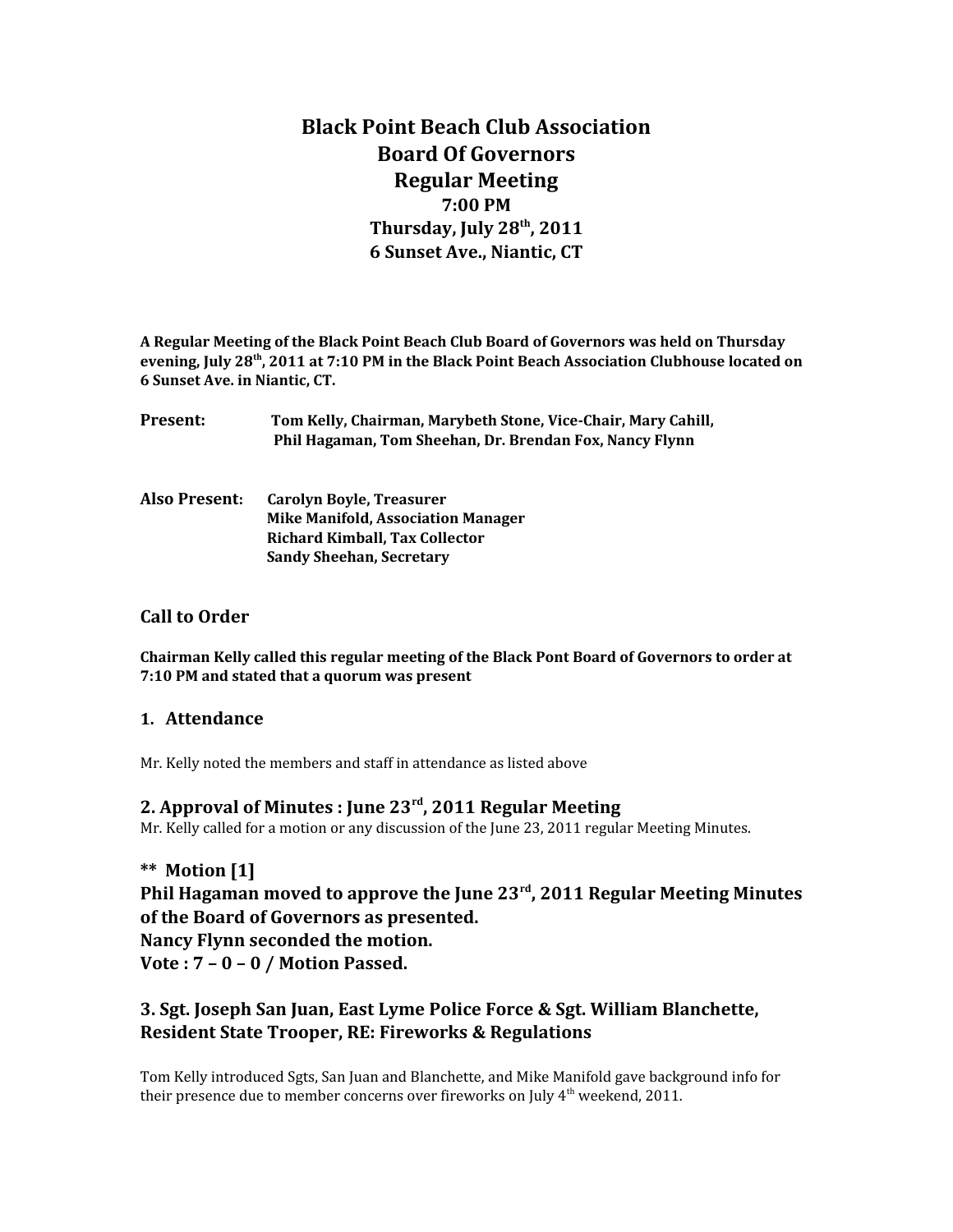Sgt. Blanchette information included many calls received for firework issues over this weekend from all areas of E. Lyme including Black Point Beach, and there was police coverage in Black Point with response to as many calls as possible. When the police get calls, they do what they can to mitigate the situation, and they do answer all calls.

Sgt. San Juan informed the group that the police try to control the individual situations more effectively by requesting the fireworks be stopped, put away, and the police will then go on to next call. If an arrest is made, the person must be transported to Montville.

Mr. Manifold stated the relationship with the Police department has been vastly improved vs. our previous security arrangements, and there was agreement and applause form the Board, Staff and members present.

### **4. Members Comments:**

Kathy Vannini, 64 East Shore expressed her thanks to the Board for approving and implementing paving improvements for the Right of Way at Sea Spray

Barbara Johnston, 35 Sea Crest said she was aware police were doing their best over 4<sup>th</sup> of July weekend, however smoke was an issue, and the incidences of fireworks were excessive over the 3 day period, as well as illegal Arial fireworks.

Sgts. San Juan and Blanchet offered additional discussion, agreeing if illegal fireworks are discovered it is indeed a felonious event.

Mike Manifold, 19 South Trail said these issues had already been answered, and further discussion was not needed.

Mary Lou Weidl, 22 Indianola disagreed with comment that nothing could be done.

Tom Kelly, 21 Billow also reinforced enforcement of firework complaints is the responsibility of East Lyme.

Barbara Johnston, 35 Sea Crest said she does not want anyone arrested, however they should be stopped and taken away.

Dan Lemieux, 36 Whitecap authorized final payment of Tennis Courts. Final payment was \$61,996, and the original budget was \$65,000. He does recommend additional exterior lights.

Matthew Borelli, 15 Indianola offered a perspective that the firework issues are a symptom of a greater problem. He said the amount, quality, etc of the fireworks over  $4<sup>th</sup>$  of July weekend was so invasive, and people were irresponsible in ignoring the rights of others. The Board should address these levels of non-caring with the membership and create a vision for where we want to be in 5 years, as the issue is quality of life for our members.

Phil Hagaman, 49 Nehantic asked Mr. Borelli " How do we stop this"? Mr. Borelli that responsibility exceeds rights, and perhaps the Board should hold town meetings & get our spirit back.

Kim Craven, 46 East Shore said she thoroughly enjoyed the fireworks and expressed her thanks to whoever provided the display. She also said this was only one weekend a year, and they enjoyed the display.

Sebastian Sanzaro, 9 East Shore, agreed things have changed, not necessarily for the better. He said the fireworks are only one weekend out of the year, and his family enjoyed the display.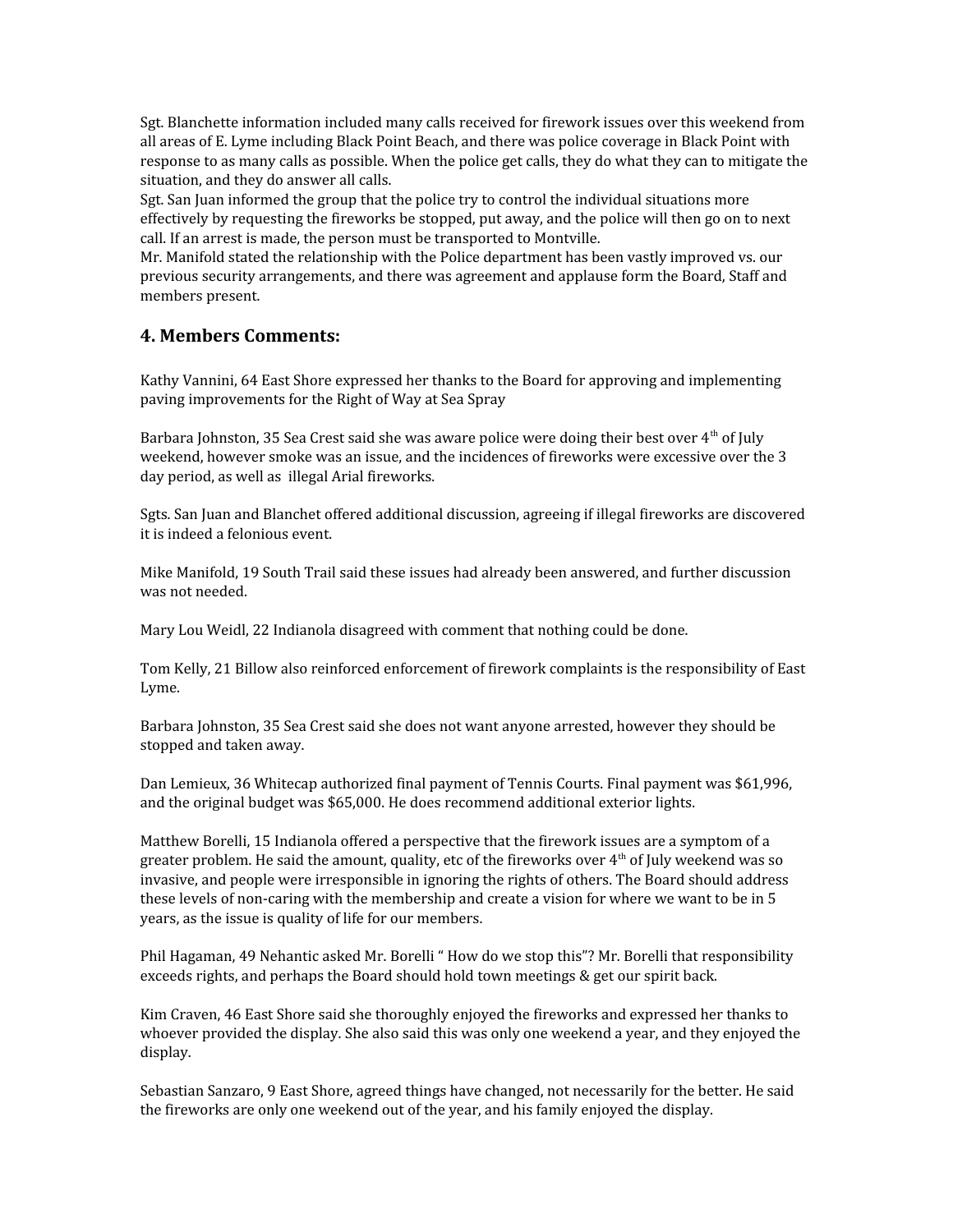Barbara Johnston, 35 Sea Crest said that Mr. Borelli was 100% right. She also is requesting more handicap parking places at the clubhouse.

### **5. Managers Report, Mr. Mike Manifold:**

The rec program is having a great summer, and he stated Garrett Hickey should be recognized for doing a great job, with compliments from many parents, and thanked Garrett for his ideas and organization. Total revenue to date is \$19,356 and should put us on track for the projected \$23,000. Attendance has varied, however the numbers are greater than previous year averages. 146 campers have signed up. The Fair grossed \$3,045, and netted \$1,366

Sports camps have also been successful, with an average per camp of 13 campers. 10% of revenue will be approximately \$500 to the rec program. Thanks extended to Todd Peretz and Garrett.

Garrett and Mike spoke to counselors and campers regarding increasing bike safety awareness, especially stopping at stop signs and wearing helmets.

Counselors are staying on longer as their summer employment, and this is limiting the opportunities for volunteers to obtain a counselor position. Mike is requesting the board's approval for a new policy to be implementing regarding counselor position availability.

Mary Cahill agreed wholeheartedly with this potential new policy.

Discussion followed regarding this issue.

## **\*\* Motion [2]**

**Mary Cahill moved to give priority to applicants with one year volunteer work experience and priority to counselors with one or two years work experience, before hiring counselors with over 3 years experience. These applicants will have priority over all other candidates. Dr. Brendan Fox seconded the Motion. Vote 7 – 0 - 0 / Motion Passed.**

There have been fewer security issues, and complaints have been typical. Mike has directed the guards to take a more proactive approach regarding parking violations in the right of ways, as well as parking lots. The guards are spending more time in these areas to stop people from parking without tags before they get to the beach, and are expected to find the owner of any car parked without a tag and direct them to move their car or hang a tag. This appears to be effective, and the guards have also started covering the boat launch in the same manner this week.

Tom Sheehan asked about the status additional parking signs, and Mike said there is an additional sign in place on Sea Breeze, and the parking lot at White Cap will be done.

Head count on beaches is approximately 7000, with an average of 1800 per week, not including the bonfire. The guards did an excellent job of maintaining safety at the bonfire, and the next bonfire is scheduled for August  $6<sup>th</sup>$ , 2011.

Mike discussed the security cameras, and requested a motion to move forward with this project.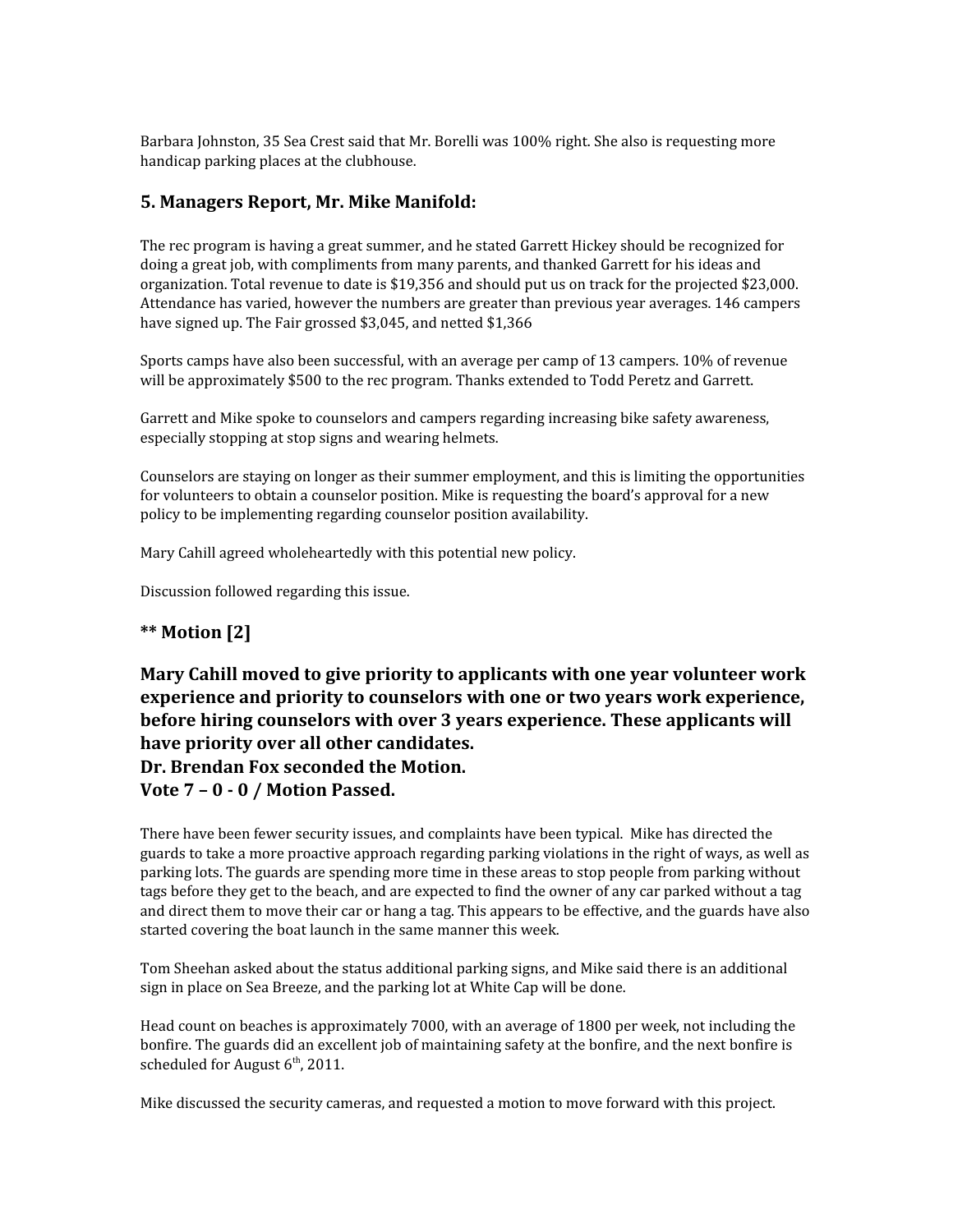Discussion followed, and Tom Sheehan did look at the ADT video and proposal, and felt it would not suit our needs, and was not in favor of proceeding.

Additional lighting was suggested, especially focused on the playground area. Mike will look into additional light coverage. No action taken on video options.

Successful block party at Sea Breeze, with thanks to the board for the use of tables from the clubhouse.

Sullivan Paving paved Right of Way at bottom of Sea Breeze, and the bushes were cut back at the bottom of Billow. Branches trimmed over Nehantic right of way.

New Traffic signs were requested at last meetings of E. Lyme Public Works, Highway Dept., and First Selectman. Many Stop Signs have been replaced, and Mike will continue to make requests. Parking lines at Right of Ways have been painted, and better equipment is being sought to paint lines on Whitecap.

Tennis courts have had increased use, and the refurbishing project has been extremely well received by members.

Quality Electric has fixed the Photocell for the basketball court lights. Back fixture on the back patio is now more tamper proof. Niantic Plumbing has fixed the water fountain in clubhouse.

Continue trying to get docks and floats in their correct positioning. Contractor is not returning telephone calls. Payment has been held, still without response.

Mike requested a motion to repair and improve walkway leading to boat launch. Discussion followed.

## **\*\* Motion [3]:**

## **Dr. Brendan Fox moved to authorize approval to spend \$2475 to repair and improve walkway from boat launch to Sea Breeze Beach Tom Sheehan seconded the motion. Vote : 7 – 0 - 0 / Motion Passed.**

Maribeth Stone asked Mike about his sessions on beach, and the members are speaking to him when on beach. Discussion followed including a number of issues noticed by Tom Sheehan regarding security on beach with alcohol, canoes being launched, and guards on beach during poor weather, with few people on beach. Maribeth Stone suggested Mike be called immediately when these violations of beach policies occur, and Mike said he will address these issues.

## **6. Treasurer's Report, Carolyn Boyle:**

Ms. Boyle reviewed 2011-2012 Budget with actual to date expenses through July 25, 2011 at \$48,801. Estimated year-end budget is \$234,710 and reviewed a copy of the check register from 6/23/2011 to 7/25/2011.

## **7. Chairperson's Report & Correspondence. ZBA Liaison Comments, Tom Kelly**

Mr. Kelly has nothing to report on ZBA.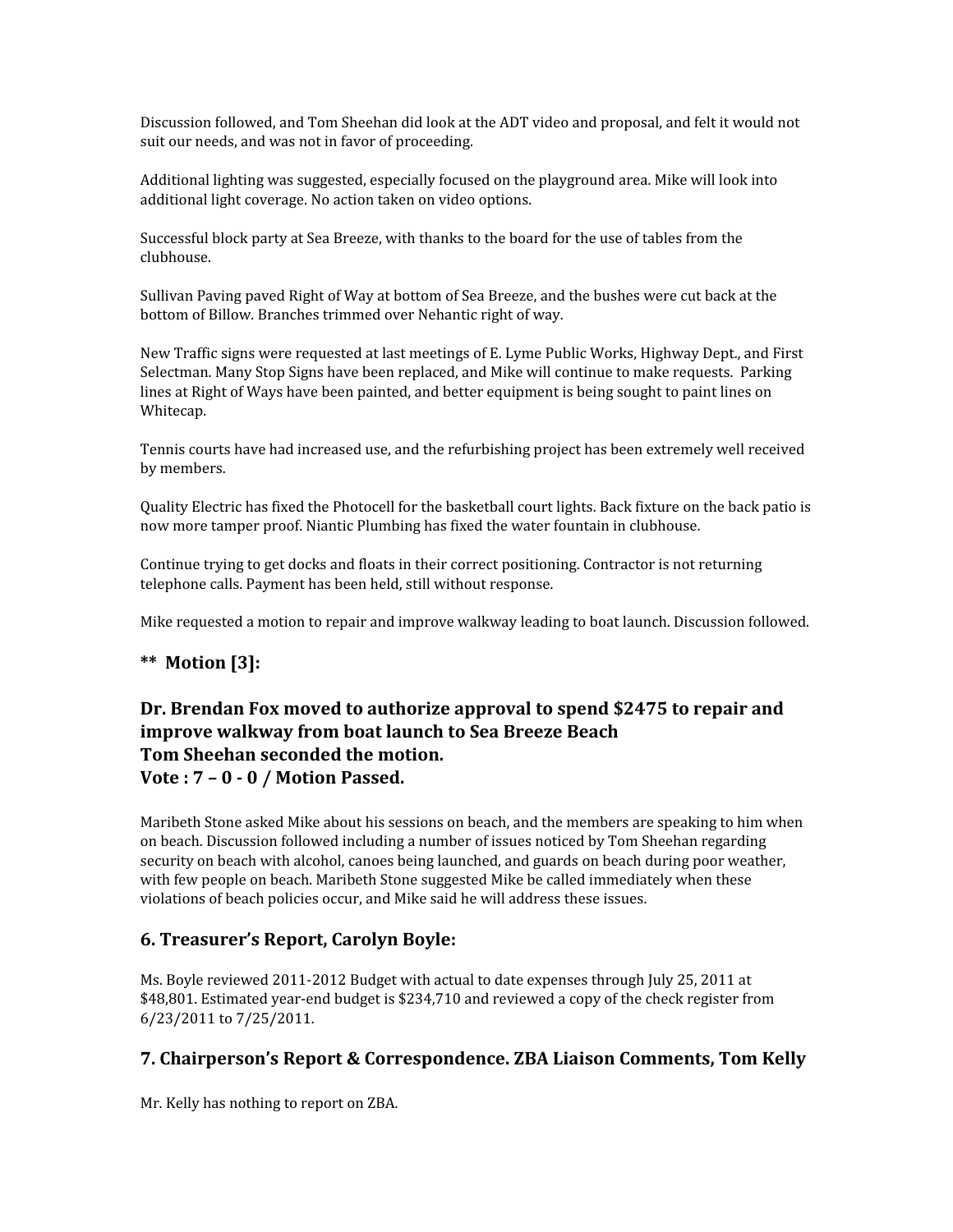Correspondence:

 $7/4/2011$  / Barbara Johnston e-mail Fireworks  $4<sup>th</sup>$  of July, 2011

 $7/4/2011$  / Matthew Borelli e-mail Fireworks  $4<sup>th</sup>$  of July, 2011

 $7/6/2011$  / Barbara Johnston e-mail Fireworks  $4<sup>th</sup>$  of July, 2011

7/6/2011 / Matthew Borelli e-mail Fireworks  $4<sup>th</sup>$  of July

7/19/2011 / John Carey e-mail Location Start/Finish Road Race

7/28/2011 / Barbara Johnston hand delivery to BOG Meeting ,7/28/2011 Fireworks & Public Noise Disturbance

7/28/2011 / Sally Erdman hand delivered to BOG Meeting, 7/28/2011 various noise complaints

Discussion followed.

#### **Carolyn Boyle Left the Meeting at 8:30 PM**

## **8. Tax collector's Report, Richard Kimball:**

Amount collected to date is \$129,563.10, amount outstanding is \$33,199.05

 80 Percent collected, 20% uncollected. Number of individuals paid is 434; number of individuals unpaid is 105

81 % Paid to Date

### **9. Committee Reports:**

#### **Administration:**

Maribeth Stone reported the committee worked well together, the process was smooth and recommendations were made to hire Richard Kimball as the Tax Collector, and Sandy Sheehan as the Secretary. Letters of regret were written to other applicants, and letters of appointment will be mailed to Richard and Sandy this week.

#### **Zoning Commission Liaison, Mary Cahill:**

Mary said Mr. Ned Cosgrove has done a very good job and requested the BOG should send a letter, and also suggested a monetary compensation should be considered for Mr. Cosgrove. Additional discussion followed.

## **\*\* Motion [4]**

## **Mary Cahill moved to reappoint Ned Cosgrove for a 3 Year period. Phil Hagaman seconded the motion. Vote : 7 – 0 - 0 / Motion Passed**

Mary Cahill also informed the board there were 5 applicants for the Zoning Enforcement Officer Position. Unfortunately, the first approved candidate turned down the offer. No ZEO as yet.

## **\*\* Motion [5]**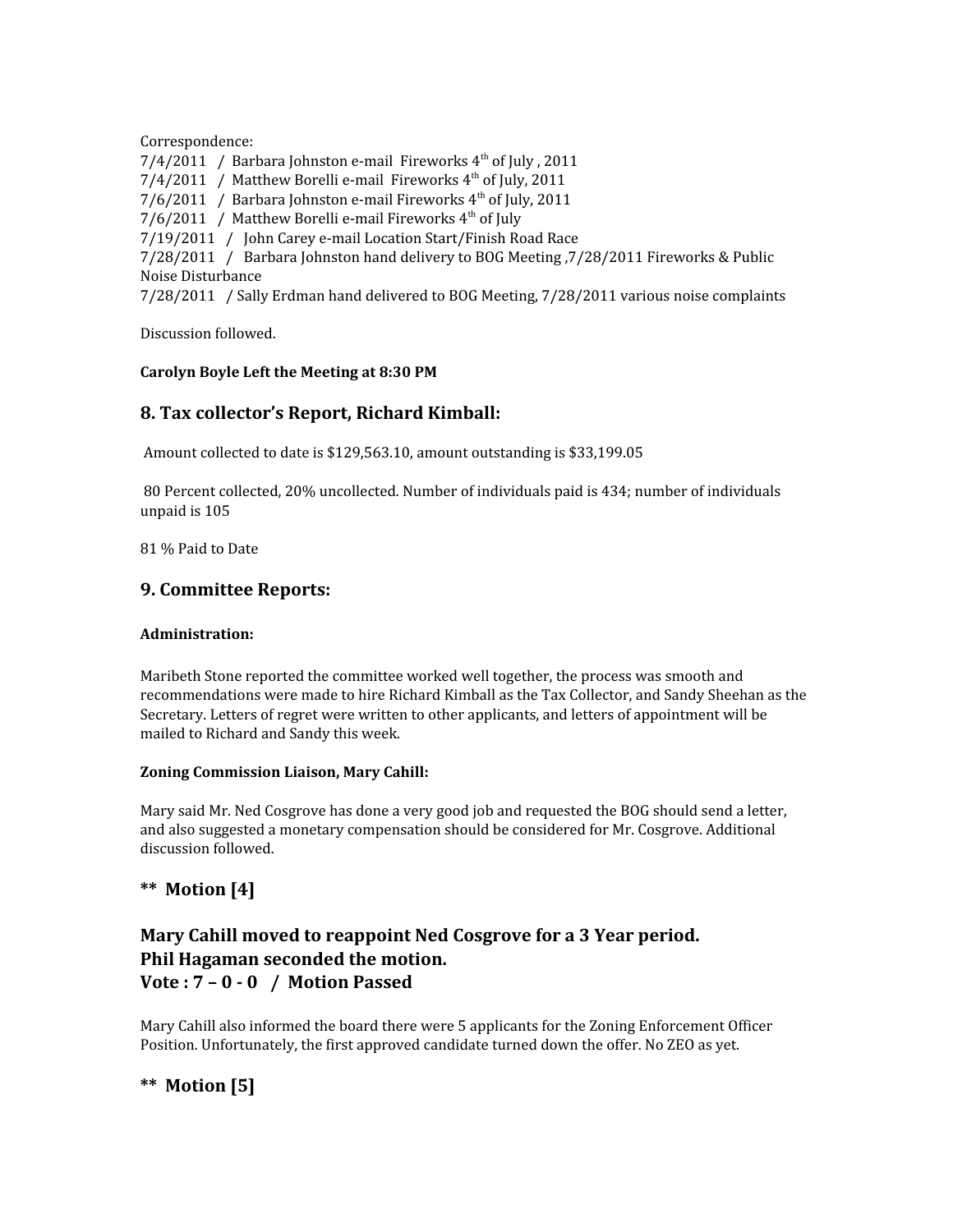## **Mary Cahill moved to compensate Mr. Ned Cosgrove \$500 per month salary as acting ZEO until such time as position is filled. Phil Hagaman seconded the motion. Vote : 7 - 0 – 0 / Motion Passed**

## **10. Old Business:**

**Zoning ZEO Update covered in section 9.**

## **11. New Business:**

Black Pointer delivery method discussed. Options reviewed and Mile Manifold will look into hiring 2 kids to deliver Black Pointer.

### **Maribeth Stone left the Meeting at 9:00 PM**

## **12. Members Comments:**

Sebastian Sanzaro, 9 East Shore said boat launch was treated 1 month ago, and Mike Manifold said it was also retreated 1 week ago. Mr. Sanzaro does not think the board should spend money on the video cameras; he also agrees Black Pointer should once again be delivered / Also stated there is a truck that repeatedly arks in the boat launch area, and he will call Mike if this occurs again.

Phil Hagaman, said new permits need to be obtained after 12 months during construction.

## **12. Executive Session:**

## **\*\* Motion [6]**

**Phil Hagaman moved the board enter into executive session for the purpose of discussion of personnel issues**, **inviting Sandy Sheehan, secretary, to join them. Tom Kelly seconded the motion**

**Vote : 6 – 0 - 0 / Motion Passed.**

## **\*\* Motion [7]**

**Phil Hagaman moved that the board return to Regular session at 9:15 PM, with no action taken in executive session. Vote : 6 – 0 – 0. Motion Passed.**

## **13. Adjournment**

There being no further business before them, Mr. Kelly called for a motion to adjourn.

## **\*\* Motion [8]**